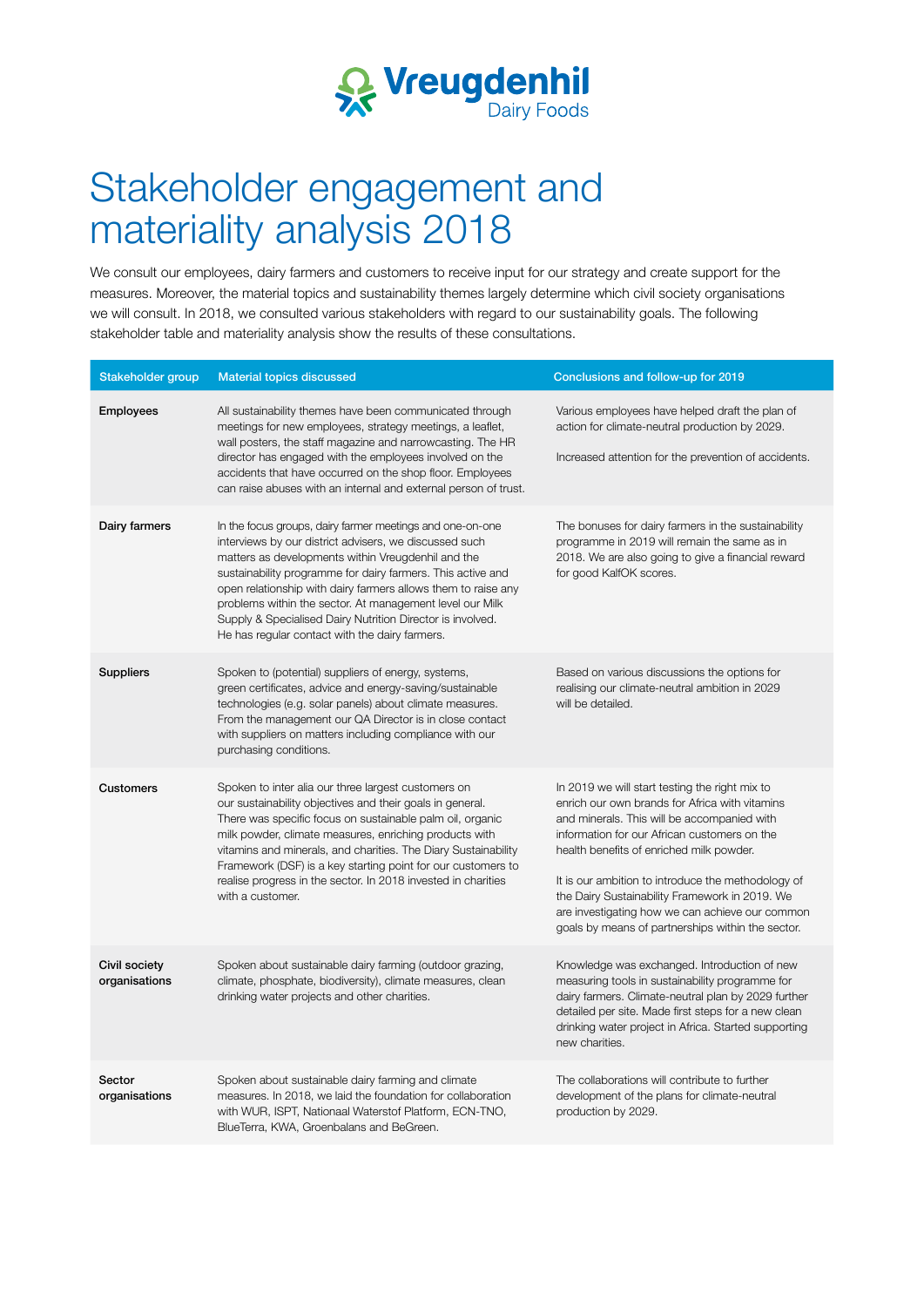

## Memberships and initiatives

We are a member of a number of industry organisations and we support a range of national and international initiatives, such as:

- Dutch Dairy Association (NZO)
- Federatie Nederlandse Levensmiddelen Industrie (FNLI)
- International Dairy Federation (IDF)
- ZuivelNL (chain organisation of the dairy sector)
- GemZu (trade organisation of Dutch Dairy Trade)
- Vereniging van Nederlandse Fabrikanten van Kinder- en Dieetvoedingsmiddelen (association of Dutch Manufacturers of Infant and Diet Foodstufs)
- Eucolait
- Duurzame Zuivelketen ('Sustainable Dairy Chain'):
- Dairy Sustainabilty Framework (DSF)
- IFCN Dairy Research Center
- MVO Nederland
- Stichting BlauwZaam
- Topsector Agri&Food
- SEDEX (Platform for ethical commercial chains)
- Roundtable on Sustainable Palm Oil (RSPO)
- Made Blue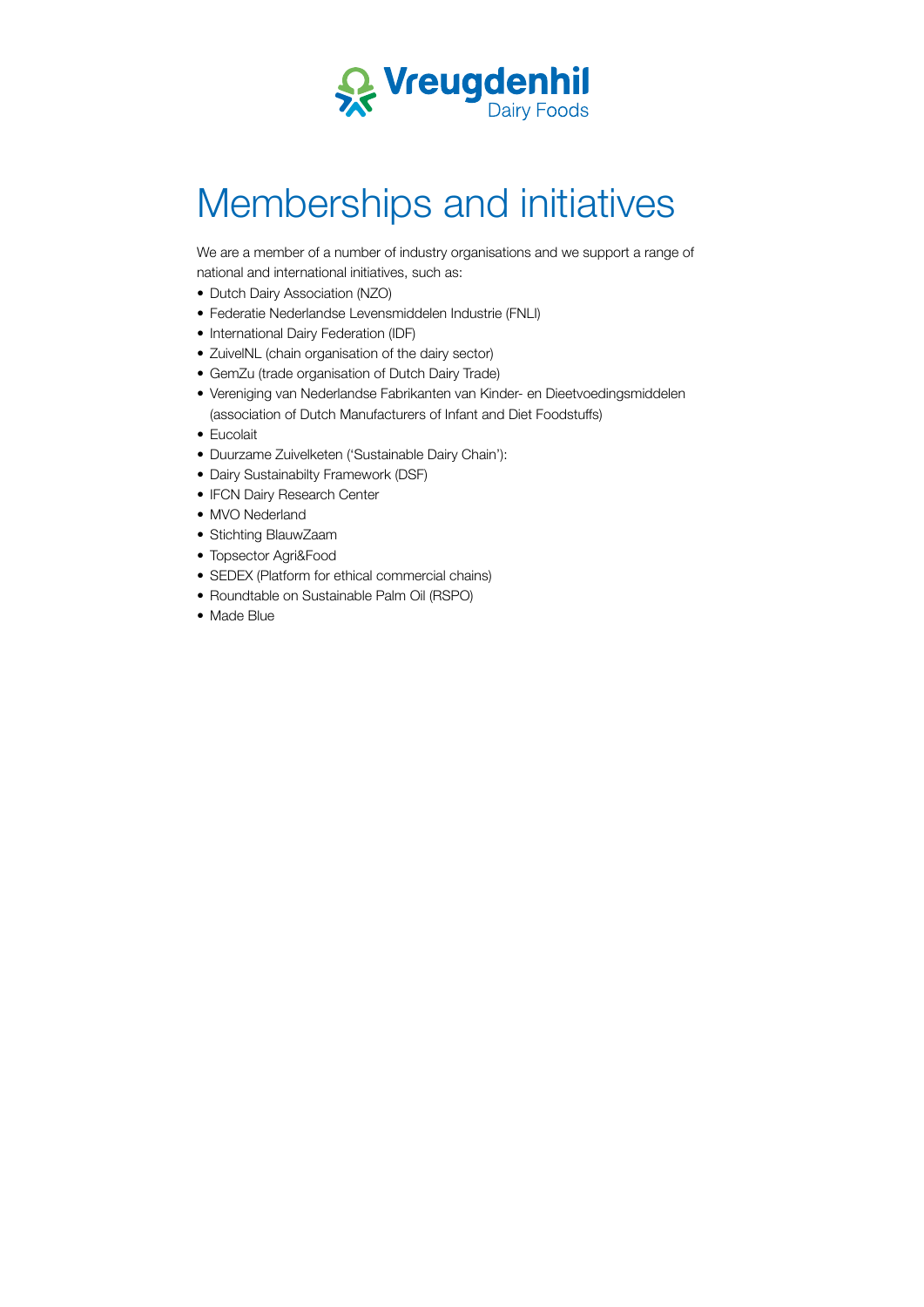

## Materiality analysis

In 2016 we charted our material topics together with external stakeholders and the Vreugdenhil management. Using online questionnaires to 13 external stakeholders and 10 members of the management we took stock of our priorities. The topics below proved to be the most relevant both for our organisation (x-axis) and our stakeholders (y-axis). The [online annual report](https://www.vreugdenhildairyfoods.com/sustainability/) contains more information on the definition, the importance, our management approach and the results of each topic. Our progress and the objectives per topic are set out in '[Results, objectives and value creation 2018'](https://www.vreugdenhildairyfoods.com/globalassets/corporate/duurzaamheid/jaarverslag-2018/results-objectives-and-value-creation-2018.pdf).

In 2020 we will again chart the priorities for Vreugdenhil and our external stakeholders in order to ensure that we continue to focus on the most relevant themes and that we respond to the latest trends and developments.

- Safe products: see theme '[Nutritious and tasty products'](https://www.vreugdenhildairyfoods.com/sustainability/nutritious-products/).
- No customer complaints: See theme '[Nutritious and tasty products'](https://www.vreugdenhildairyfoods.com/sustainability/nutritious-products/).
- Reducing energy consumption during production: see theme 'Environmentally friendly factories and offices'.
- Transparency with regard to sustainability goals and results: see the appendix 'Sustainability management'.
- Reducing the environmental impact of packaging (make it circular): see theme ['Fair and environmentally conscious purchasing'](https://www.vreugdenhildairyfoods.com/sustainability/purchasing/).
- Reducing greenhouse gas emissions by dairy farming: see theme '[Sustainable dairy farming](https://www.vreugdenhildairyfoods.com/sustainability/Sustainable-dairy-farming/)'.
- Use of 100% renewable energy for production: see theme 'Environmentally friendly factories and offices'.